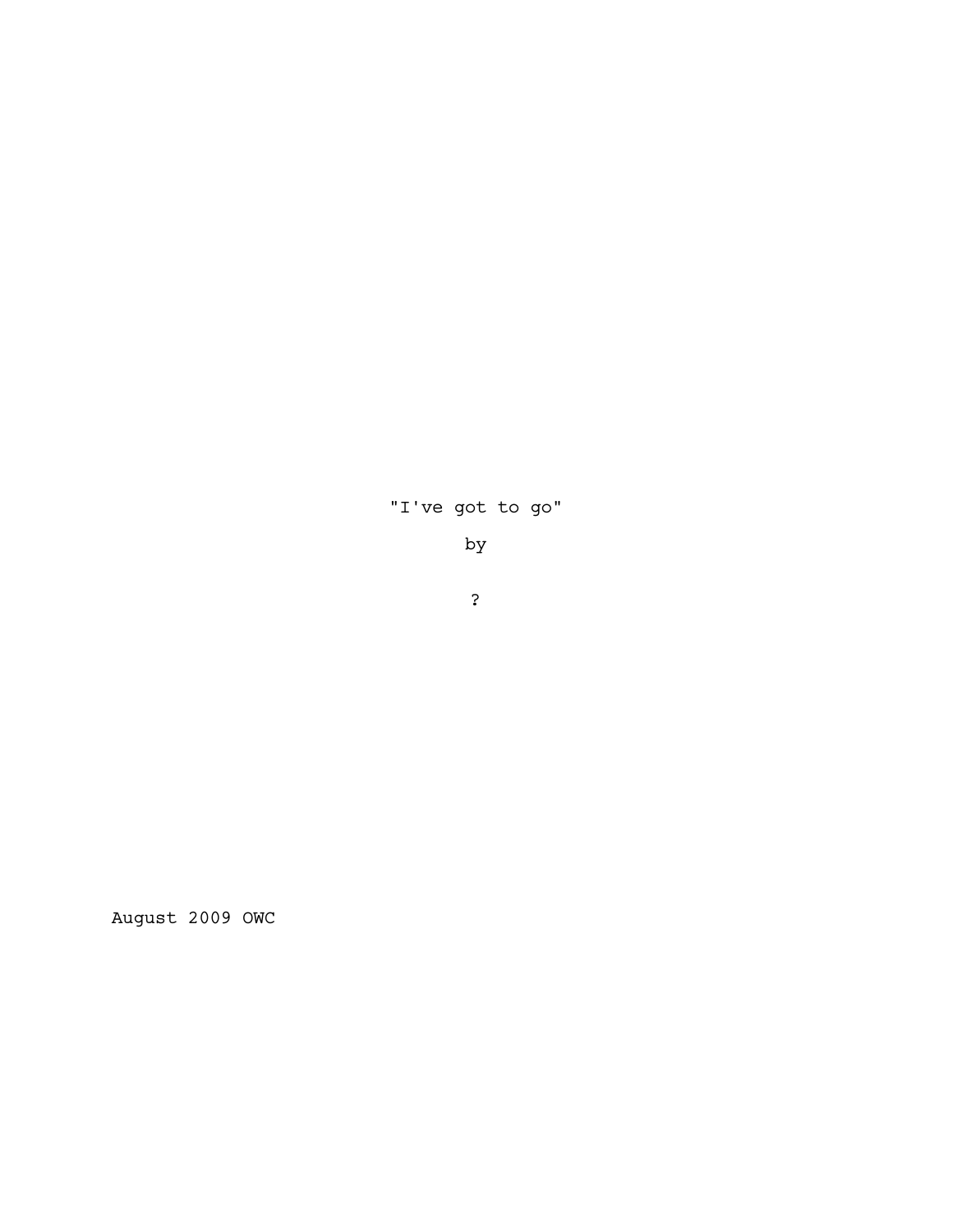FADE IN.

INT. THOMAS BROWN'S PRIVATE ROOM #903 - NITWIT HOSPITAL - MORNING

THOMAS BROWN, 65, lays asleep. He is startled awake when CHARLIE, a handsome 28 year old nurse, his right forearm in a cast, noisily enters pushing in a blood pressure machine.

> CHARLIE Wake up Thomas! Blood pressure time!

Charlie leaves it near the bed, walks over to the window and opens the blinds.

The bare window reveals a bright blue cloudless sky. The sun beams directly unto Thomas's face.

Charlie returns to the blood pressure machine, takes the arm cuff and fits it on Thomas's right arm.

> CHARLIE Another cloudy day! Mmm... Looks like rain!

Thomas frowns as Charlie pumps the cuff.

THOMAS I may be blind but not stupid... nor deaf!

FRANK, 28, gawky looking nurse with a stutter, walks in carrying a tray of assorted open pill containers, labelled with the patients' names.

> CHARLIE My my my...feisty this morning Thomas!

Charlie takes the cuff off.

FRANK Ya sh..sh...sh...shouldn't t..talk to Mr b...b...brown that way, ch...ch...Charlie.

CHARLIE (mocks) W...w...w...why not?

Frank drops his head.

THOMAS You are such a nasty man!

Charlie exits the room with the blood pressure machine.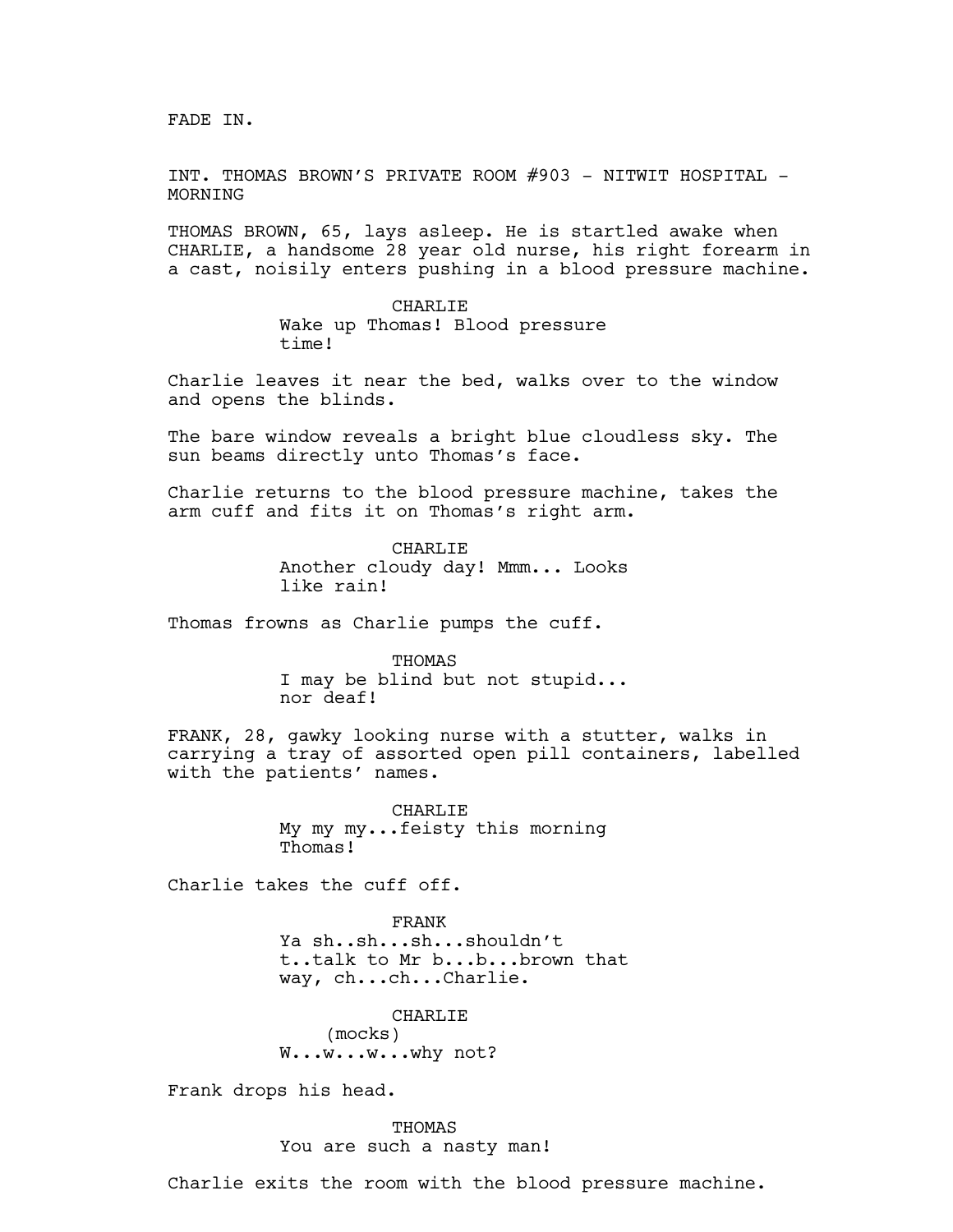CHARLIE Yeah old man. I know and I don't care.

Frank approaches Thomas and places the tray on his bedside table.

> FRANK It's m...m...medicine time Mr. B...B...Brown.

Frank seeks Thomas's container, tilts it to read the name, as three pills slide out and mix into some of the remaining containers.

## FRANK

Oh n...n...no!

THOMAS (giggles) You mixed my pills again, Frank?

Thomas lifts the tray and begins to walk out.

FRANK Yes. I'm s...s...sorry . I will b...b...be right b...b...back.

Nurse LOUISE, 26, gorgeous athletic looking blonde, walks in as Frank is about to exit. She carries a breakfast tray.

> LOUISE Good morning Frank.

Frank is infatuated by Louise. He smiles and answers stutter free as she continues to walk over to Thomas's bed side table.

# FRANK

Good morning Louise.

Franks gazes upon her as he exits and knocks into the door frame. He juggles with the tray but regains composure and quickly exits.

Louise giggles and attends to Thomas. She helps him sit up.

LOUISE And how are we this morning Thomas?

She slides the table with the food in front of him and takes his right hand to feel the tray. Thomas gently holds onto her hand.

> THOMAS Frank likes you.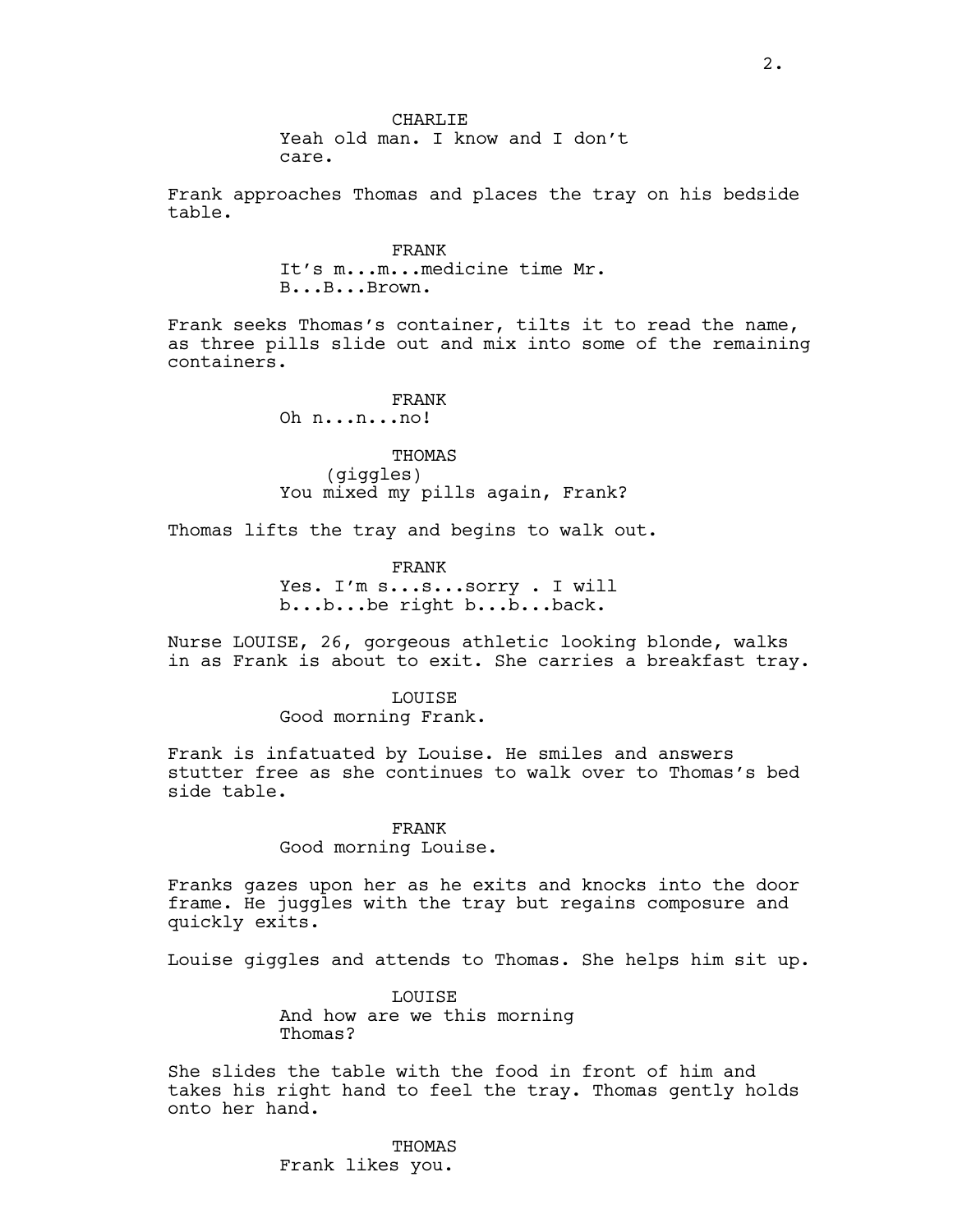LOUISE Do you need help with your breakfast this morning?

**THOMAS** I'll be fine.

Louise takes the buzzer from the top of the bed and rests it next to Thomas's left hand; he feels it as well as her hand and gently squeezes it.

> THOMAS Charlie is not right for you.

LOUISE I love Charlie and he loves me. (Louise, dumbfounded, pulls her hand away) How do you know about us?

THOMAS A blind man sees. Would you like me to tell you what I see?

LOUISE (hesitantly) Sure. Why not. You're my last patient. I've finished my shift for today.

INT. CAFETERIA - NITWIT HOSPITAL - LUNCH

Charlie and DENNIS, a 27 year old nurse, sit, eating lunch. The room is packed. Dennis points to Charlie's cast.

> DENNIS So are you going to tell me the story?

Charlie takes a mouthful of his burger and splatters as he speaks.

> CHARLIE The stupid bitch accidentally dropped a bowling ball on my hand. Just as well her old man's rich. I'd dump her like a hot coal otherwise.

DENNIS She loves you man.

Charlie fills his mouth and pervertedly stares towards two female nurses sitting nearby having their lunch.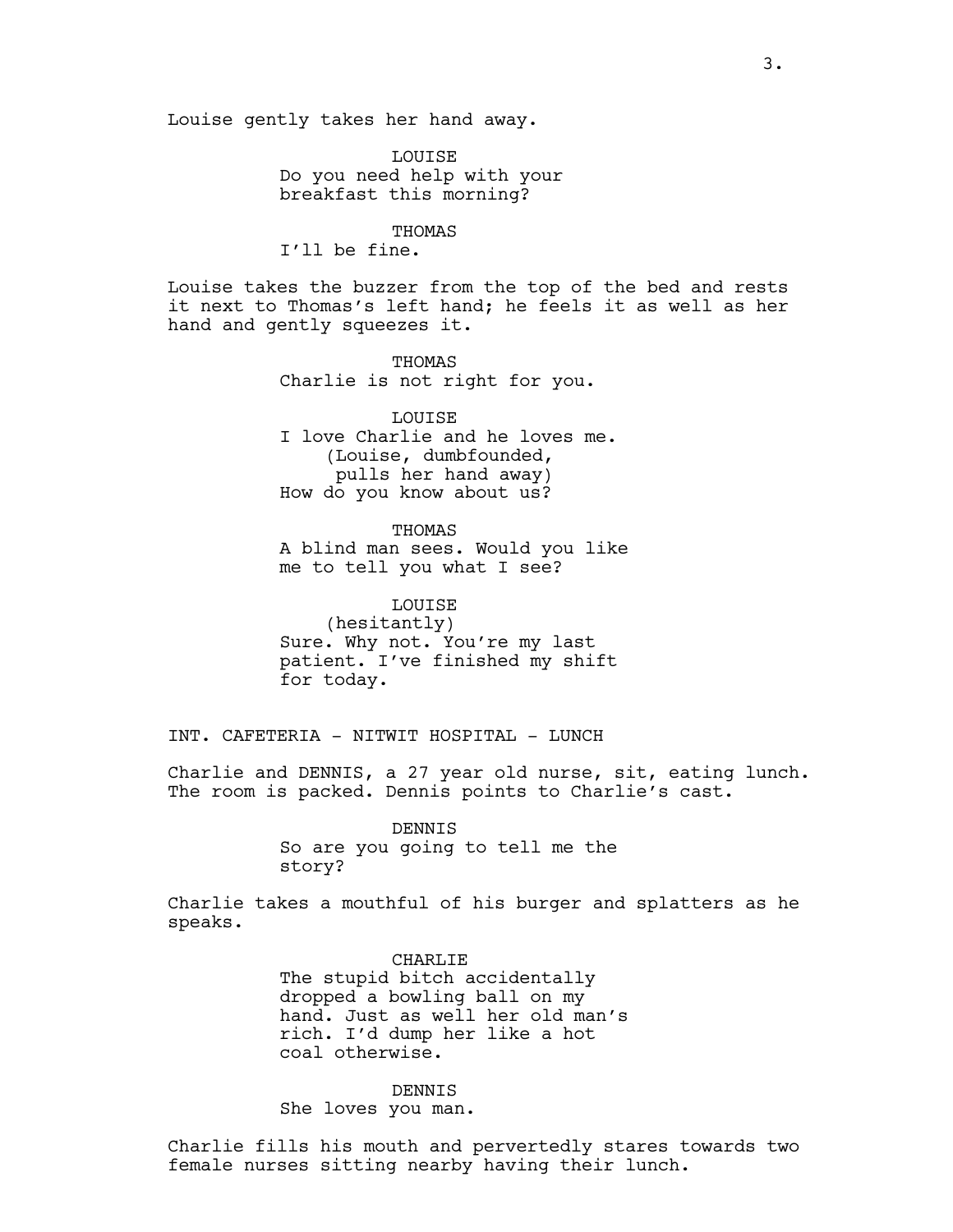CHARLIE That's her problem. (looks to Dennis and frowns) And since when did you start caring? You treat women worse than I do!

Dennis raises a brow and starts eating his salad.

DENNIS

So what have you got planned for the weekend?

CHARLIE

She's taking me to meet her folks at their country estate which has an eight hole golf course. A fucking golf course Dennis and I hate golf! Pansy fucken sport.

EXT. RICHMOND ESTATE GOLF COURSE - 6TH HOLE - AFTERNOON

Charlie awkwardly prepares to swing his putt, five meters away from the hole. His cast makes it near impossible. Louise two metres away steps closer.

> LOUISE Wait. I'll give you a kiss for good luck!

We see her parents EDWARD, 65 and MARGE, 63 standing a few meters away, next to their golf cart. Louise gently presses her lips on Charlie's mouth and whispers.

LOUISE

I love you.

EDWARD (laughs) A kiss won't help him. It's his 14th attempt.

Marge gently hits him on the arm, nudges him to be polite.

MARGE

Edward!

Louise gives her dad a stifled look.

EDWARD Well I'm hungry. Lunch is well overdue. Show him what to do!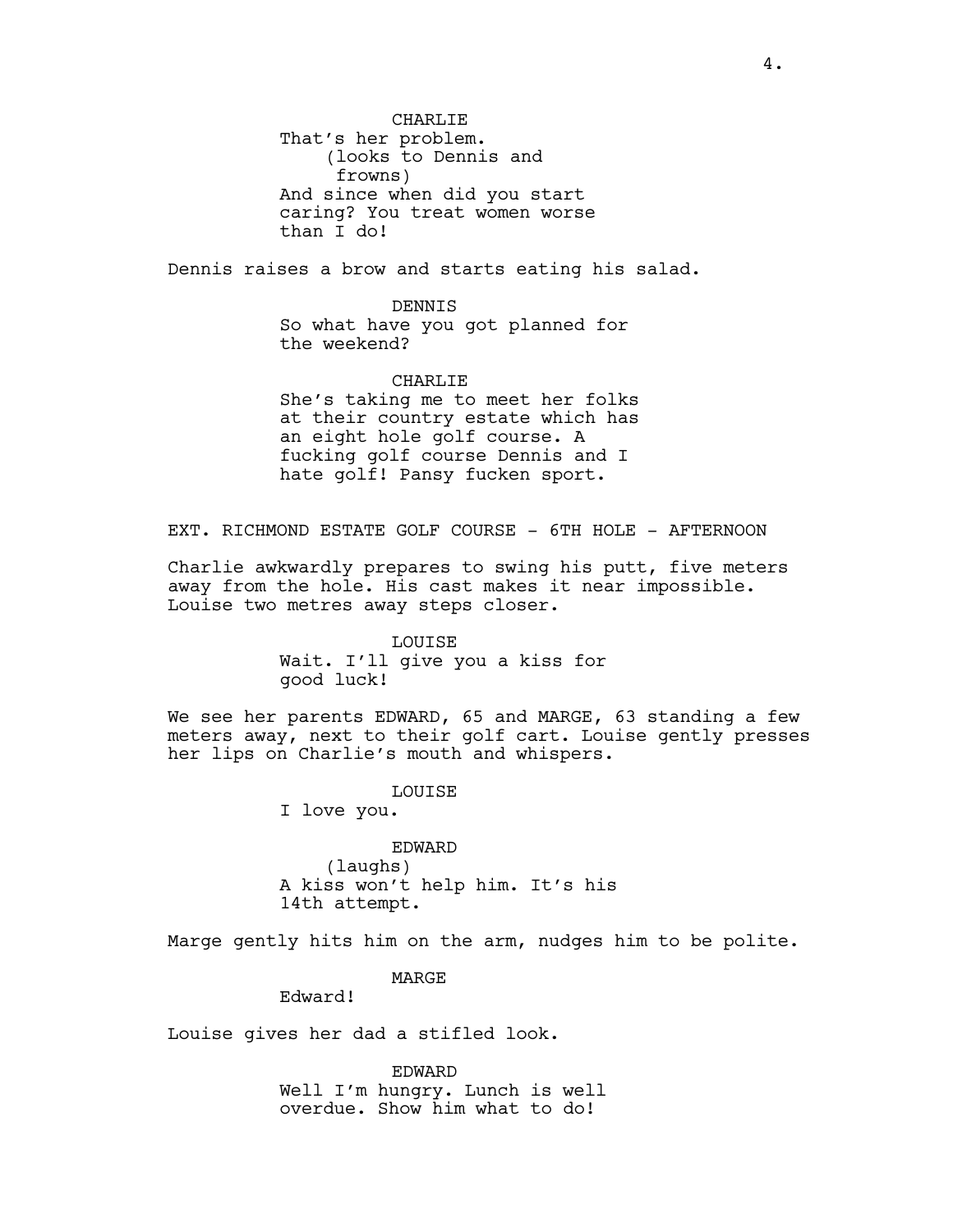INT. CAFETERIA - NITWIT HOSPITAL - MONDAY - LUNCH

Charlie his back to us sits with Dennis having lunch. Dennis is in stitches.

> DENNIS Great weekend hey? So, is she still worth it?

His back to us Charlie answers with a severe lisp.

CHARLIE She's a good fuck, she loves me and she has money. Hell yeah!

DENNIS You're seriously fucked up Charlie.

We see Charlie's face. His top lip is swollen and bruised and his two front teeth are broken in half.

> CHARLIE The dentist said I was lucky they snapped below the nerve. He'll have them looking like new.

Dennis wipes the tears from his laughter and tries to speak.

> DENNIS So she kisses for luck then she shows you how to swing your stick and hits you in the mouth in the process. This is priceless.

Frank, a tray in hand nears their table. He sees Charlie's face and stops.

> FRANK Ch..ch..Charlie! Are you O..O..OK?

CHARLIE Yeah I punched myself. Imagine what I'll do to you! Now piss off!

Without a second thought Frank walks away and heads for the furthest empty table.

Dennis contains his laughter.

DENNIS Frank's a nice guy. You're not a school bully any more you know!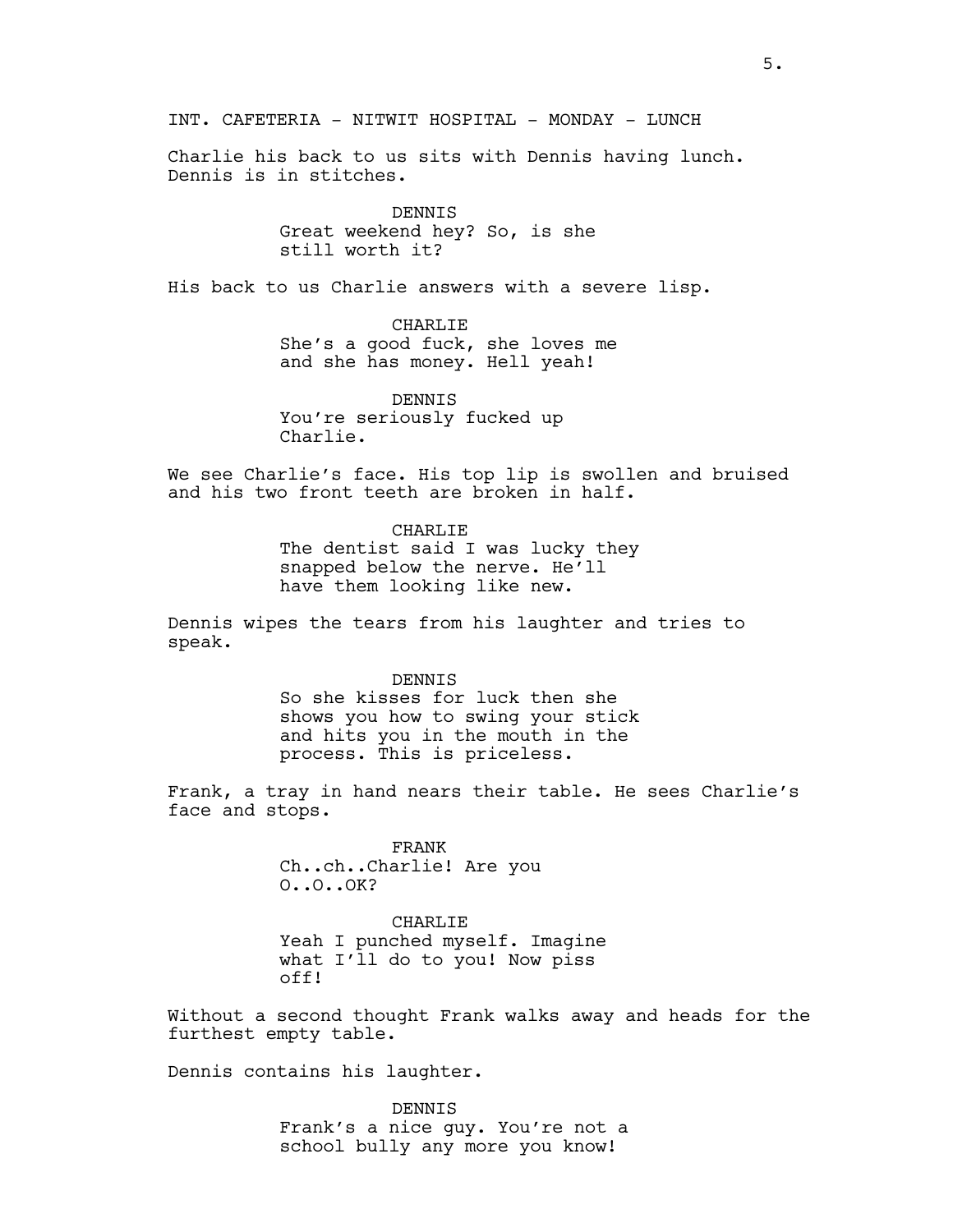There's something about him that fucks with me especially the way he looks at Louise.

DENNIS You're jealous!

### CHARLIE Are you crazy?!

Charlie irate, stands and walks towards the open cafeteria door located near where Frank sits. His food tray remains untouched.

He passes Frank with a filthy look and exits. Frank drops his head.

Dennis stands and walks over to Frank.

DENNIS Can I sit down?

Frank looks nervous but nods.

FRANK Sh...sh...sure.

Dennis giggles.

DENNIS That stutter is pretty fucked up man. You should do something about it. (composes himself) Anyhow. I'm not here to lecture you on that.

Frank gives a nervous smile.

FRANK Is ch...ch...ch...Charlie OK?

DENNIS Yeah! He's fine. He's good looks haven't been destroyed, just his pride.

Frank shyly nods agreeing.

DENNIS So what's the story between you and Louise?

FRANK (surprised) Louise? N...N...Nothing.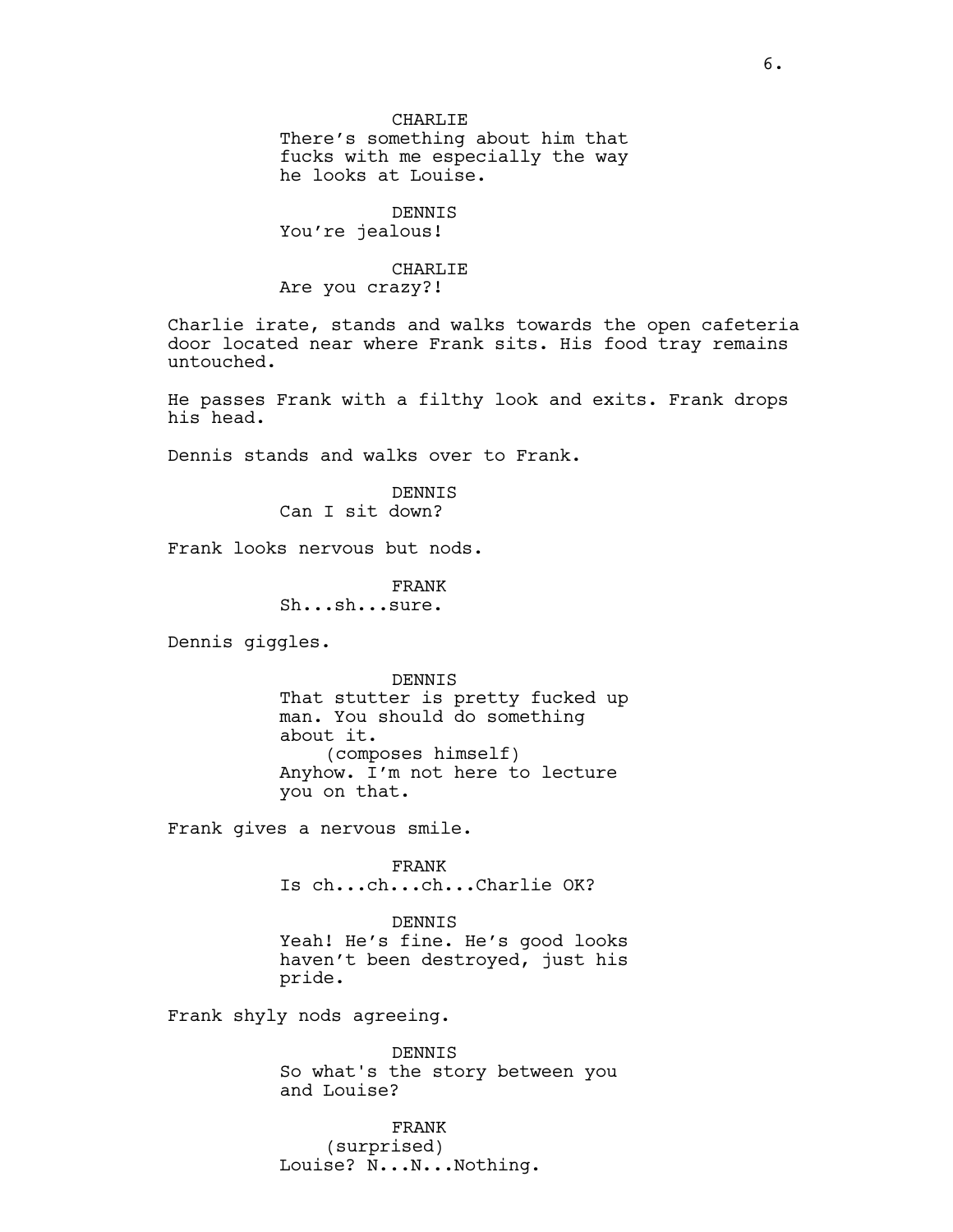DENNIS C'mon Frank. It's half obvious you like the girl. You never stutter when she's near. That's got to mean something.

Frank stares up in pensant thought.

FRANK

(no stutter) She's beautiful and I like her a lot. I wish...

DENNIS You wish what Frank?

Franks gaze returns to Dennis and his stutter begins.

FRANK Th...that CH...CH...Charlie would t...t...treat her nice.

DENNIS I knew it. You are in love with her.

Frank reveals a horrified look.

FRANK N...n...n...n...no!

Dennis giggles but reassures by placing his hand on Franks arm.

> DENNIS It's OK. It's OK. I won't tell Charlie.

Frank relaxes.

DENNIS I'm going to help you Frank.

INT. CHARLIE'S APARTMENT - LIVING AREA - EVENING

Charlie sits on a red velvet love seat watching TV, dressed in his under wear. The room dimly lit, has very little else apart from the TV on a stand and a large heavy wooden coffee table.

Louise walks in, hair wrapped in a towel, dressed in a bra and panty.

> LOUISE Have to hurry. I'll be late for my shift.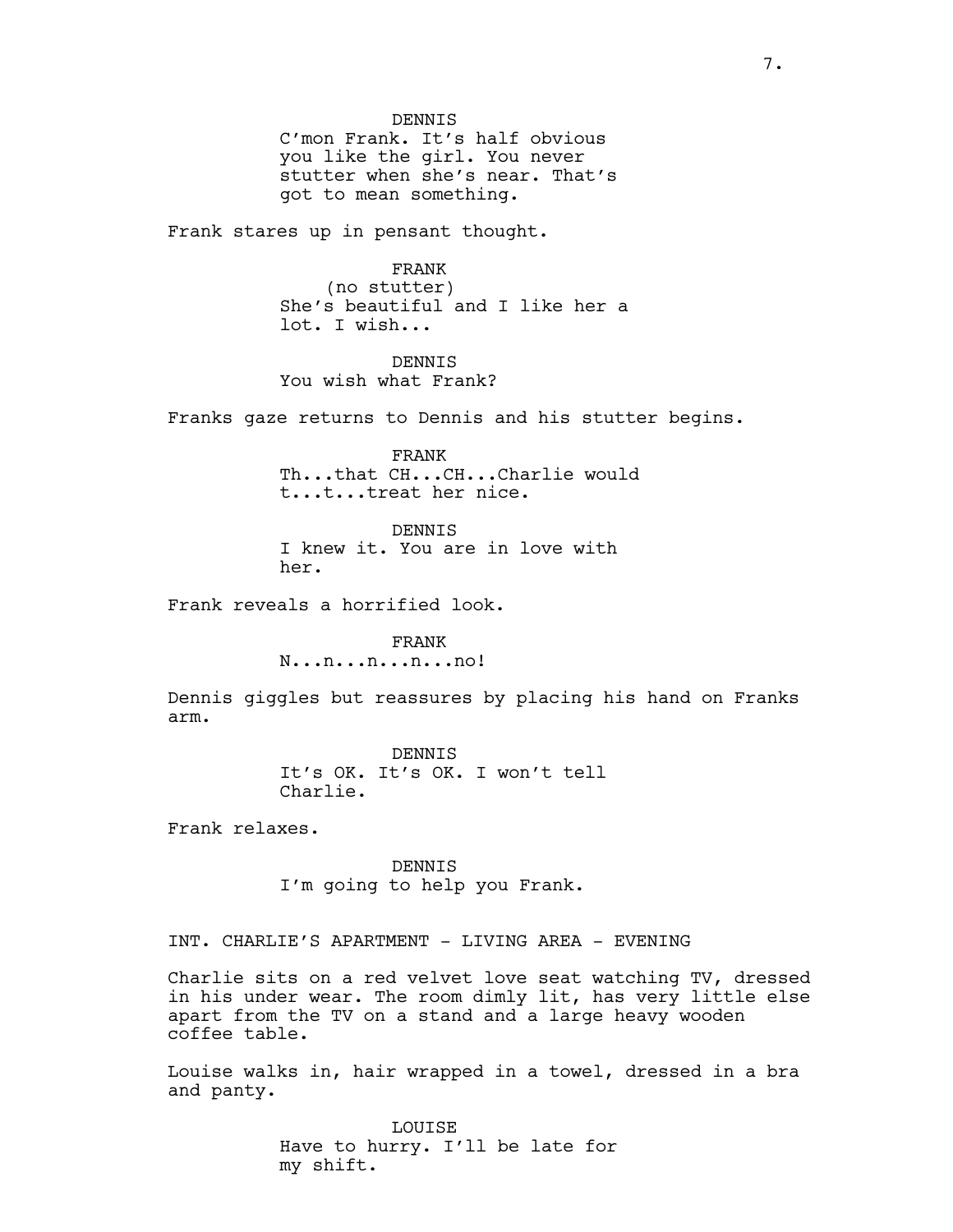CHARLIE Sure! By the way... (he rubs his groin.) That was a great blow job babe. Sorry I couldn't do anything... (points to his mouth) You know... a bit sore.

Louise pulls a face.

LOUISE Hmm. Maybe Thomas was right about you!

CHARLIE Who? Are you talking about that blind fool in 903?

Louise turns and walks away.

LOUISE What do I see in you? Never have anything nice to say about anyone.

CHARLIE Babe, don't be like that. I love you.

Charlie quickly jumps to his feet to follow her, loses his balance and kicks his toe in the leg of the wooden table in the process.

He slumps back down as he hollers holding his toe.

Louise runs back in with empathy and kneels beside his leg and places her hand over charlie's which is rubbing his toe and looks Charlie in the eyes.

> LOUISE I'm sorry darling. It's all my fault. Can I do anything to ease the pain? Want some ice?

Charlie's moans become more exaggeratedly pronounced. He gently places his hand behind Louise's neck as if to kiss her but draws her head towards his groin instead. She gets the idea.

> CHARLIE This will definitely ease the pain Babe.

Charlie raises a brow in anticipation as an evil grin appears on his face. Then a look of sexual contentment overwhelms him. Only his face is visible.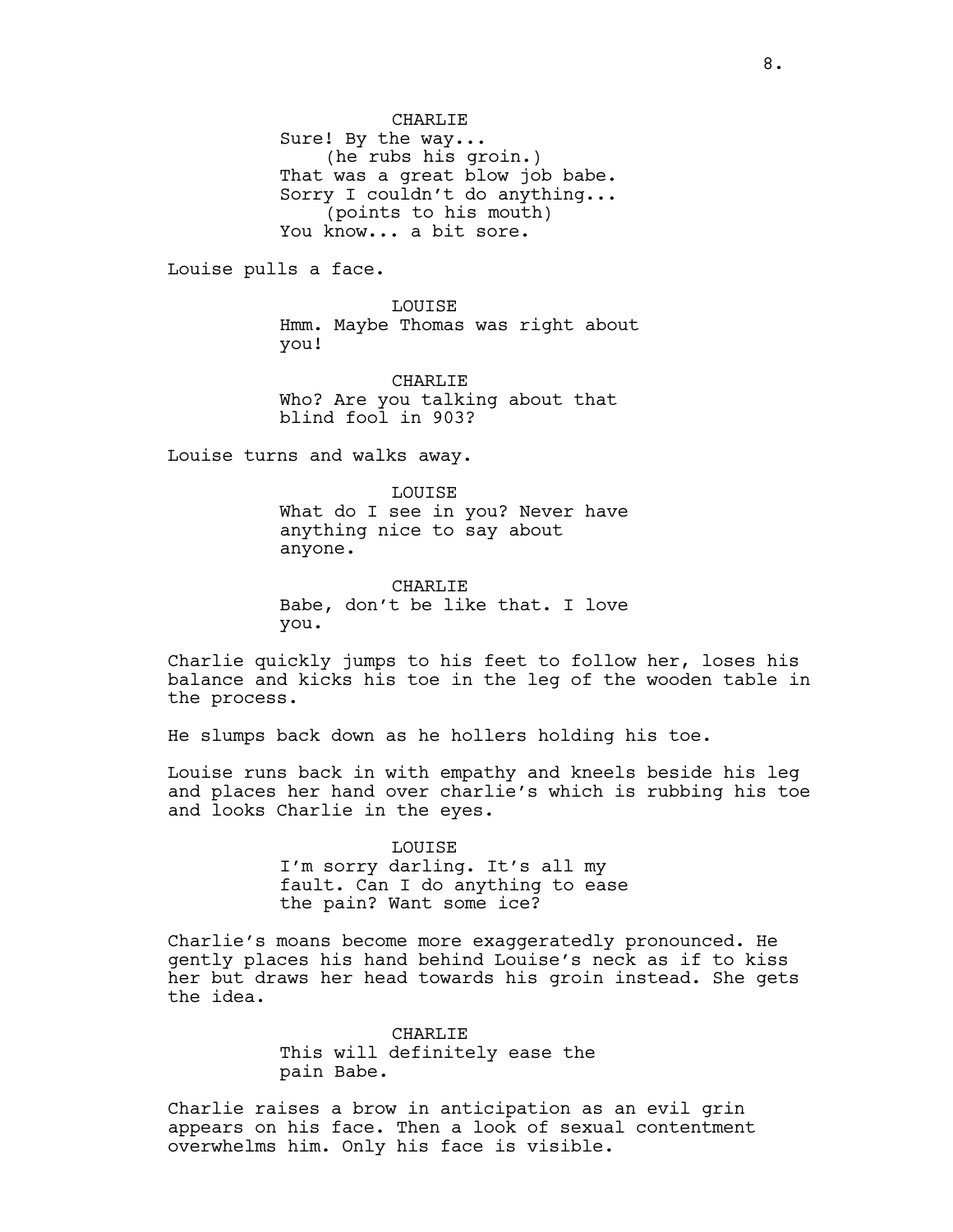CHARLIE I love you Babe. I need you and want you so much.

EXT. HOSPITAL ENTRANCE - LATER

Louise is late. She takes a quick look at her watch before entering the Automatic doors, not noticing Frank who stands there with his arms placed behind his back. It's 23:15.

The doors open and she steps through as Frank calls out. She looks back. Frank stands there with a smile.

> LOUISE Oh hello Frank. I'm so late. What are you doing here? Have you been called in for a late shift?

FRANK No. I was waiting for you. Been here an hour.

Frank pulls a bunch of red roses from behind his back and offers them to Louise who is speechless.

> FRANK These are for you.

Louise looks Frank in the eyes and sees the glitter of love.

LOUISE

Thank you. (she smells them) Their beautiful. What's the occasion?

FRANK None. Just wanted to give you something that matched your beauty.

Louise smiles and gets a noticeable quick shiver.

LOUISE That is so sweet. Thank you Frank.

She then takes a quick look at her watch.

LOUISE Oh my God. I have to get going.

FRANK

Can I see...

Louise cuts in.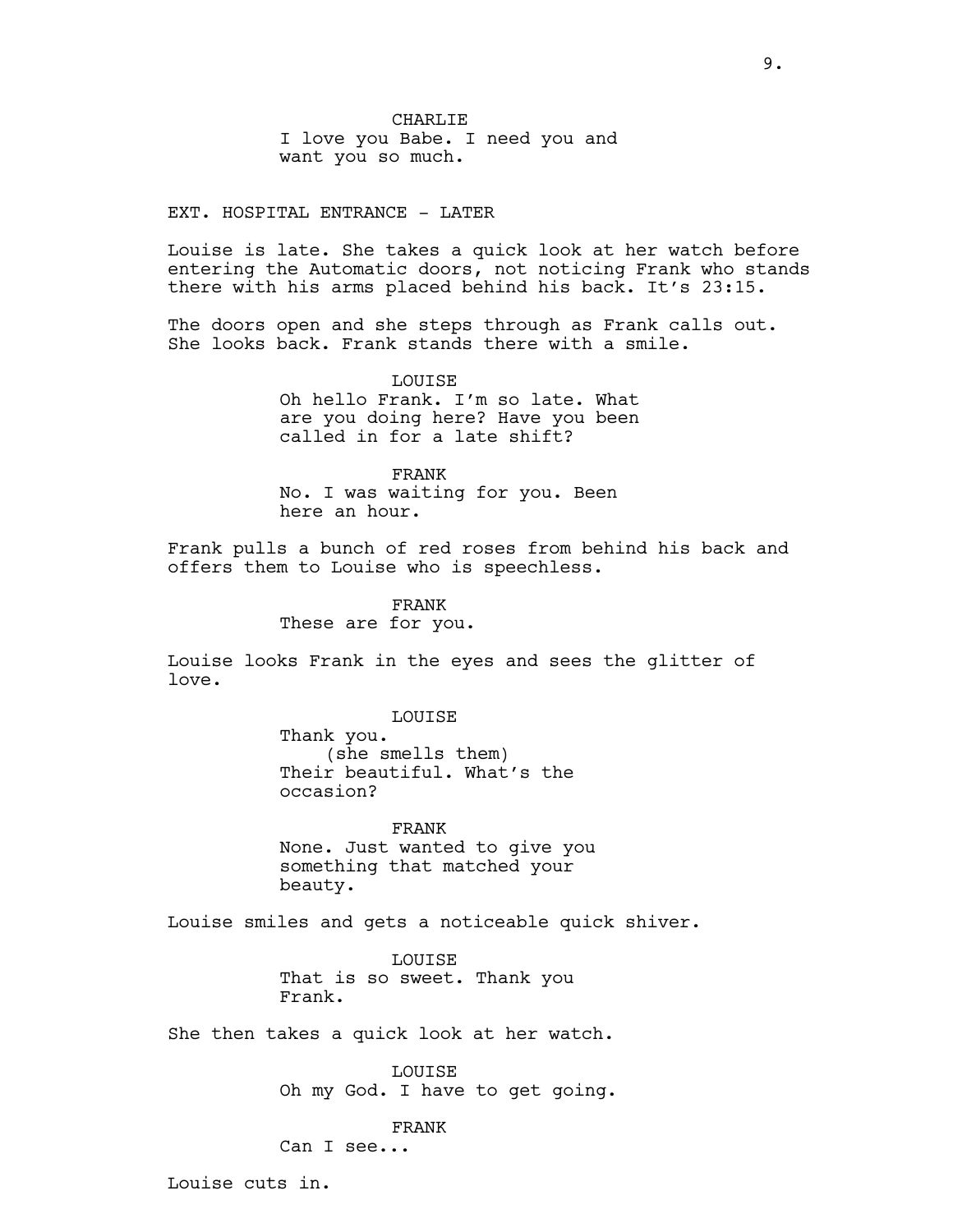LOUISE

I have my first break at 1.00 am, If you're still around. We could have coffee in the cafeteria.

Frank smiles and nods.

FRANK I'd love that.

LOUISE Great! Now I've got to go.

Louise runs in.

Frank, over excited, hyperventilates and sits on the ground in front of the doors. From the shadows, Dennis appears and nears Frank. He kneels beside him.

### DENNIS

Are you OK?

Frank looks up with the biggest grin and nods as he tries to control his breathing. Dennis smiles and nods in return.

> DENNIS It's all up to you now!

Dennis stands and helps Frank up.

FRANK Thank you Dennis. You're great.

Dennis looks to him startled.

DENNIS You're stutter? It's gone!

Dennis pats him on the back, smiles and walks away. Leaving Frank standing near the door. He waves back without looking.

> DENNIS Good luck! Oh!.. (stops and looks back) ...by the way! Go and talk to the old man in 903! I did! He will tell you your future! Louise knows hers!

INT. CAFETERIA - NITWIT HOSPITAL - LUNCH On screen: Three days later.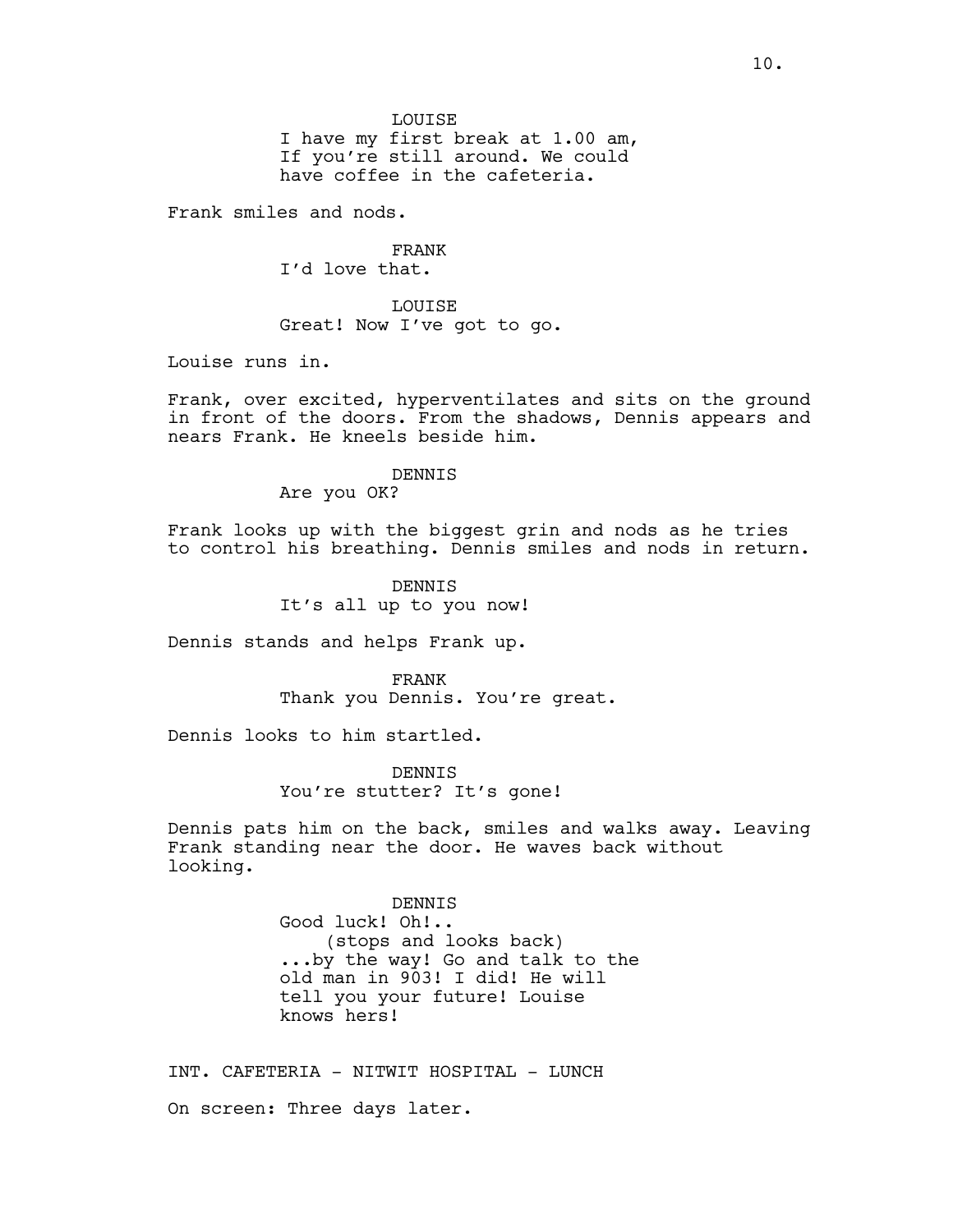Dennis sits with Frank and Louise over lunch. Charlie walks in hobbling on his right foot, bandaged, his lips still swollen, his arm still in a cast and a look of horror on his face.

Dennis, about to have a drink, stands, with his water filled paper cup in one hand, as Charlie nears the table and pulls out the chair next to his, with his other hand.

> DENNIS Sit down. You look like you've seen a ghost.

Charlie does not sit, instead stares to Dennis and Frank sequentially. Dennis remains standing.

> CHARLIE n...n...n...nice thr...thr...thr...threes...s...so me. You are all a...a...ass...

All three look to him in shock. Dennis interrupts him.

DENNIS What the fuck has happened to you?!

He points to Frank.

CHARLIE

His f...f...f...fault. Lost m...m...my girl. Went t... t... to see the old man. T...to see what he had t...t...told Louise. Th...th...the B...b...bastard croaked on me after c...c...cursing me and I w...w...w...walked out stu...stu...stu...ttering.

Louise stands accompanied by a look of extreme sorrow, almost as if the looks were intended as having empathy for Charlie.

> LOUISE Oh my God! That's terrible!... (beat) ... Thomas is dead?!

She runs out of the cafeteria, followed by Frank.

DENNIS Well old buddy. You got what you deserved and as you would so eloquently put it. (beat) I don't give a fuck!